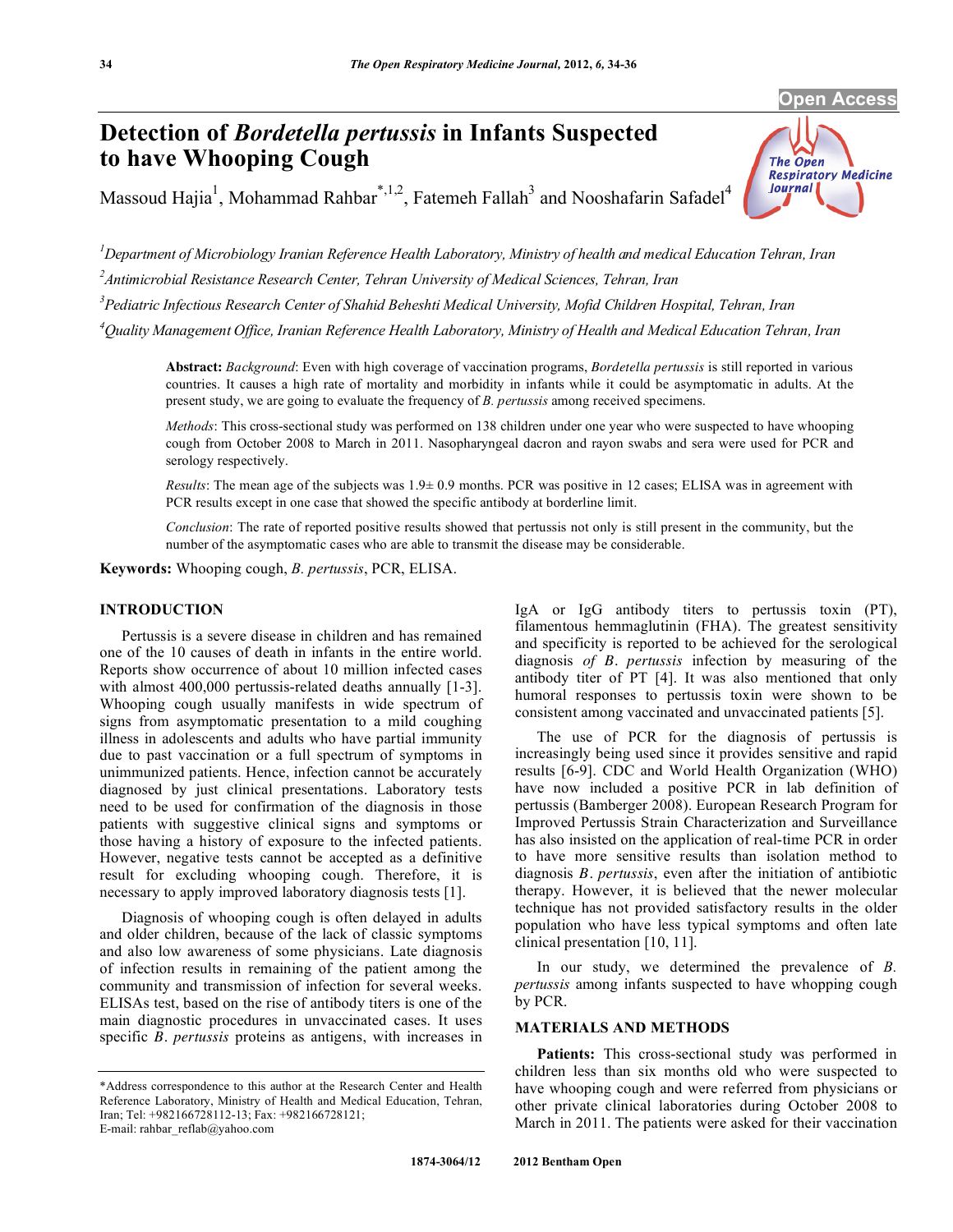history and tested for the rise of specific antibody by PCR method. Totally, 138 specimens (93 male and 45 female patients) were examined.

 **Specimens:** Nasopharyngeal dacron and rayon swabs (at restrict condition for respiratory sampling) and sera were used for PCR and serology respectively.

 **ELISA:** The immunity of the infants to whooping cough and their vaccination history was checked before sampling. ELISA was applied solely for unvaccinated children. Enzyme-linked immunosorbent assays was applied by the commercial kit (IBL International, GmbH, Hamburg, Germany). This kit was able to detect bordetella antigen containing pertussis toxin (PT) and filamentary haemagglutinine (FHA) to indicate recent Bordetella infection by determination of IgM and IgA antibodies. The procedure was followed as indicated by the manufacturer. According to the manufacturer's classification, values of <16 U⁄ml, 16–24 U⁄ml and >24 U⁄ml were considered as negative, equivocal and positive, respectively.

 **DNA extraction and PCR protocols:** DNA extraction was performed in an identical manner for all patients. The samples were extracted by High Pure PCR Template preparation kit (Roche Co.). *B. pertussis* PCR kit (DNA Technology, Russia) was applied to detect the specific genome in the patients samples. The kit was specific signal based method. This kit had specific primers for amplification 417 base pair of template. Five  $\mu$ l of template, 10  $\mu$ l PCR buffer, 10  $\mu$ l mixture (containing specific primers and dNTP, 2.5 U taq polymerase) were mixed and amplified according to the kit guideline. The applied PCR kit was constructed in a format of competitive PCR with internal control. Provided specific primers could also amplify a product with 560 base pair as internal control as well as the specific product to ensure of proper extraction and removal of any expected inhibitors. The kit also contained specific probes labeled by *fam* and *hex* for specific and internal products respectively. These probes enabled us to increase the sensitivity and reduce contamination rate that are detected by the fluorescence detector [3].

 **Data collection Analysis procedure:** The analyzed results were expressed by the SPSS software (Version 16) in percentage.

### **RESULTS**

 A paroxysmal cough was observed at the sampling in all positive cases. IgM and IgA ELISA were positive in 11 cases. The result of ELISA test showed the rise of specific antibody at equivocal limit in one case that had been vaccinated a few days before sampling. Vaccination history was being asked from each patient at the sampling time. All those ELISA positive cases had no vaccination history.

 On the other hand PCR was positive in all ELISA positive including the case with borderline limit result (Fig. **1**). The mean age of the subjects was  $1.9 \pm 0.9$  months, eight were male and the rest were female.

#### **DISCUSSION**

 Analyzed data revealed that despite the high coverage of vaccination in recent years in Iran, pertussis is still observed in some cases. It means infection persists in the community in asymptomatic people.

 Detected antibody in infants could be maternal antibodies or rise of antibody level due to vaccination [11] after two months old. Vaccination program in Iran are at age 2, 4, 6 and 18 months with a booster at 4 to 6 years old. It is recommended that the vaccination be repeated ten years after last vaccination. Unfortunately, reports show that most people do not repeat it after primary school. Reported data from Centers for Disease Control and Prevention (CDC) surveillance from 1990–2003 confirmed incidence of pertussis has been increased with a nearly tenfold rise among adolescents [12], especially in persons aged 10–19 years and over 20 years [13]. Panahi (*et al*. 2007) has also studied those patients with prolonged cough who were referred to Zanjan hospital (a city in western part of Iran) and reported that 18.7% of the adults were infected with *B. pertussis* [14]. Therefore, it shows an unexpected high frequency rate of pertussis in adolescents which could be an alarm for public health system.

 There is no accurate report of pertussis incidence in Iran, since most laboratories do not run a diagnostic test for it or if they do, the diagnostic procedure is not accurate. On the other hand, applying culture and isolation method is faced with some problems [15-17]. Some of the most encountered

| Tube                 | Sample       | Result                   | <b>SR</b> | IC    | <b>SR (Specific Reaction)</b><br>IC (Internal Control) |
|----------------------|--------------|--------------------------|-----------|-------|--------------------------------------------------------|
| 1/0                  | <b>NC</b>    |                          | 0.99      | 10.11 |                                                        |
| 2/0                  | PC           | $\ddot{}$                | 11.90     | 7.41  |                                                        |
| 3/0                  | 74           | $\ddot{}$                | 8.56      | 4.36  |                                                        |
| 4/0                  | 75           | <b>Failure</b>           | 0.94      | 1.12  |                                                        |
| 5/0                  | 76           | $\overline{\phantom{a}}$ | 0.95      | 6.82  |                                                        |
| 6/bg<br>(Bordetella) | (Background) | (Background)             | 1.00      | 1.04  |                                                        |
| 7/bg<br>(Bordetella) | (Background) | (Background)             | 1.00      | 0.99  |                                                        |

**\* Normalization values**

Fig. (1). Analyzing PCR product by fluorescence detector. Rows 1, and 2 are negative and positive controls respectively, row 3 to 5 are patient's samples. Rows 6 and 7 are background. Column 6 shows emitted signals of each reaction. Black and white colors represents specific and competitive. The results of sample 198, 200 and 201 are positive, failure and negative. Sample number 200 shows an inhibition that is due to improper extraction that must be repeated after new extraction or re-sampling.